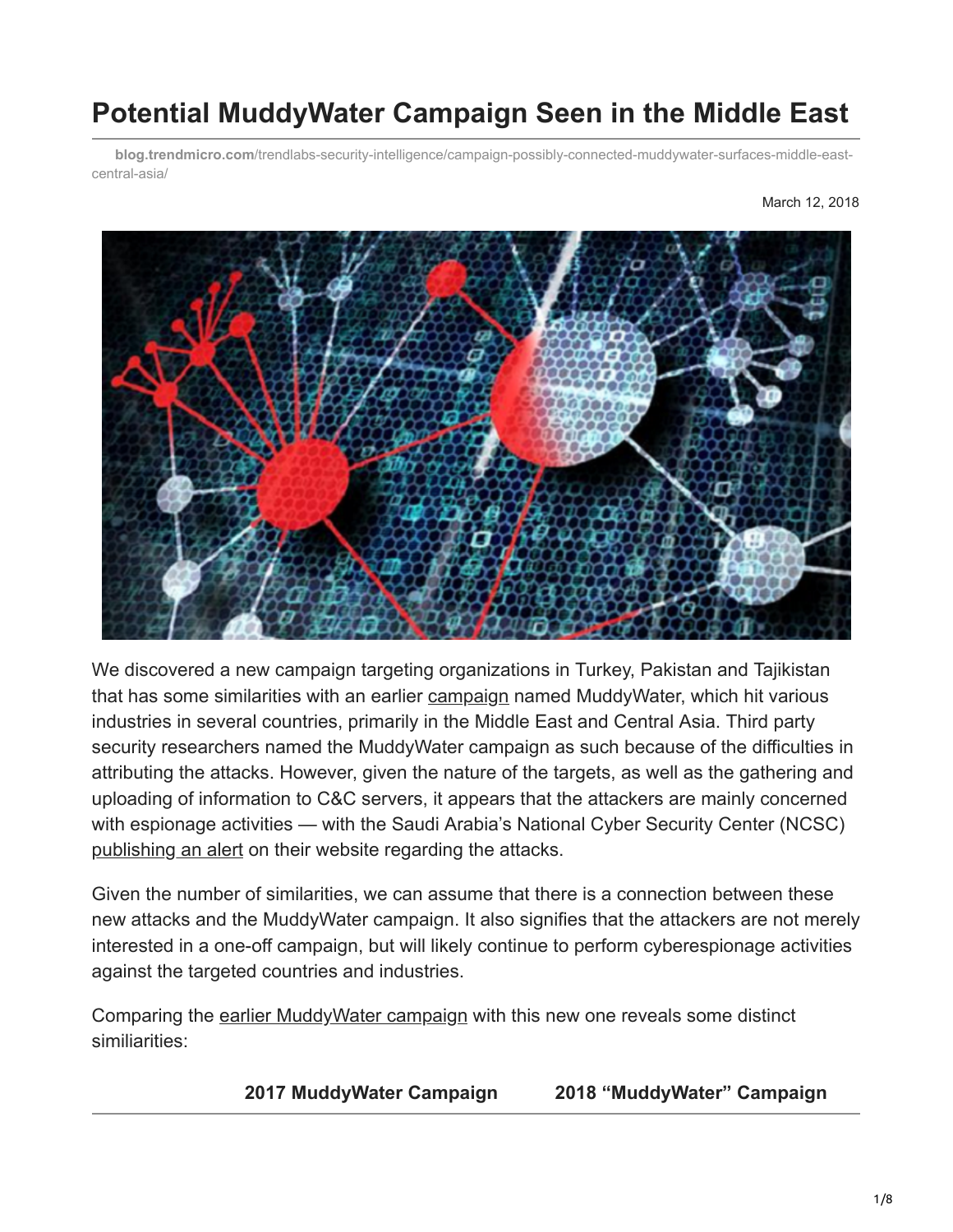| <b>Countries of</b><br><b>Targeted</b><br><b>Organizations</b> | Georgia, India, Iraq, Israel,<br>Pakistan, Saudi Arabia Turkey<br>United Arab Emirates, and the<br><b>USA</b>                                                                                     | Turkey, Pakistan, Tajikistan                                                                                                                                                                 |
|----------------------------------------------------------------|---------------------------------------------------------------------------------------------------------------------------------------------------------------------------------------------------|----------------------------------------------------------------------------------------------------------------------------------------------------------------------------------------------|
| <b>Decoy</b><br><b>Documents</b>                               | The documents try to mimic<br>government organizations,<br>including the Iraqi National<br>Intelligence Service, the National<br>Security Agency, and the Ministry<br>of Interior of Saudi Arabia | The documents try to mimic<br>government organizations such as<br>the Ministry of Internal Affairs of the<br>Republic of Tajikistan. Some<br>documents also come with<br>government emblems. |
|                                                                | <b>Dropped Files</b> Visual Basic file and Powershell<br>file; the VBS file executes the PS<br>file                                                                                               |                                                                                                                                                                                              |
| <b>Proxies</b>                                                 | Hundreds of hacked websites are<br>used as proxies.                                                                                                                                               |                                                                                                                                                                                              |

 In addition to the common characteristics seen above, the campaigns also use similar obfuscation processes, as are the internal variables after deobfuscation. A list of isDebugEnv is also present in both campaigns.

### **Infection Chain**

**[Figure 1. Infection chain for the attack](https://blog.trendmicro.com/content/dam/trendmicro/global/en/migrated/security-intelligence-migration-spreadsheet/trendlabs-security-intelligence/2018/03/MWFig1.png)** 

Figure 1. Infection chain for the attack

Our research found malicious delivery documents (Detected by Trend Micro as **JS\_VALYRIA.DOCT and W2KM\_VALYRIA.DOCT)** containing text and file names in the Tajik language attempting to target individuals working for government organizations and telecommunication companies in Tajikistan. Each document uses social engineering to trick potential victims into clicking it to enable the macros and activate the payload. While some of the payloads we observed were embedded inside the document itself, some of the payloads were also downloaded from the internet after the lure was clicked.There is a separate lure with a program key generator written in Java that was bundled with a Java downloader. However, the actual payload is the same.

Some examples of the lure documents used in the campaign can be seen below:

**Figure 2. A sample document used in the campaign. Note that it uses the Tajikistan** [emblem, signifying that this is likely used to target government organizations or make it seem](https://blog.trendmicro.com/content/dam/trendmicro/global/en/migrated/security-intelligence-migration-spreadsheet/trendlabs-security-intelligence/2018/03/MWFig2.png) that it came from one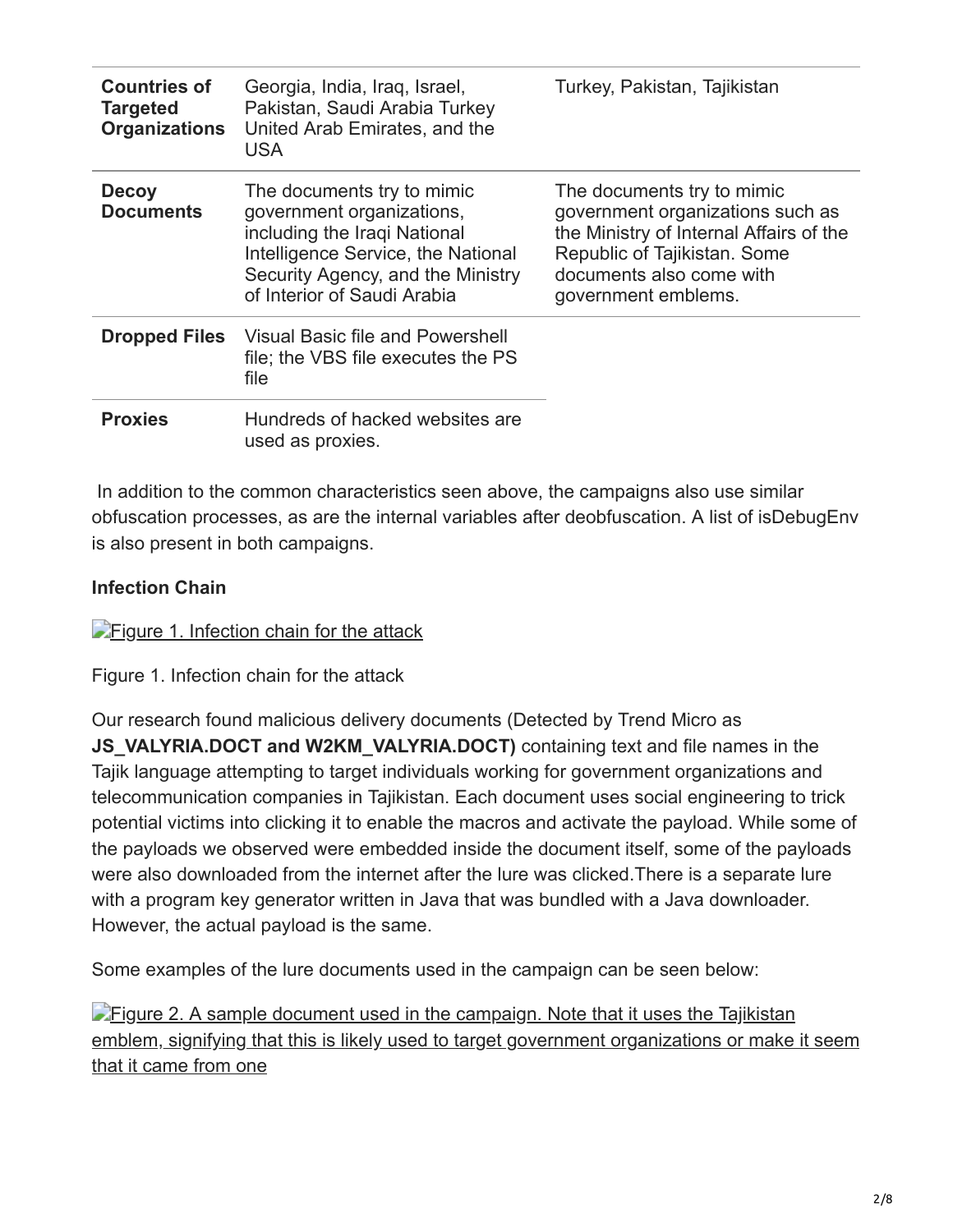Figure 2. A sample document used in the campaign. Note that it uses the Tajikistan emblem, signifying that this is likely used to target government organizations or make it seem that it came from one

# $\mathbf{L}$

Figure 3. A second lure document that we found being used in the campaign designed to look like a document sent to telecommunication companies regarding dissatisfaction with their service; it also asks them to fill out a form, which can be seen in the table at the bottom

**[Figure 4. Another example of a header allegedly from the Ministry of Internal Affairs of](https://blog.trendmicro.com/content/dam/trendmicro/global/en/migrated/security-intelligence-migration-spreadsheet/trendlabs-security-intelligence/2018/03/MWFig4.png) Tajikistan** 

Figure 4. Another example of a header allegedly from the Ministry of Internal Affairs of **Tajikistan** 

After enabling the macros and the payload executes, two files – an obfuscated Visual Basic script (Detected by Trend Micro as **VBS\_VALYRIA.DOCT)**, and an obfuscated PowerShell script (Detected by Trend Mico as **TROJ\_VALYRIA.PS)** — are created in the *ProgramData* directory placed in randomly-named directories. The purpose of the .VBS script is to execute the PowerShell script. The path to the VBS script is added to the task scheduler as a form of persistence.

**[Figure 5. The installed backdoor and persistence script](https://blog.trendmicro.com/content/dam/trendmicro/global/en/migrated/security-intelligence-migration-spreadsheet/trendlabs-security-intelligence/2018/03/MWFig5.png)** 

Figure 5. The installed backdoor and persistence script

In other campaigns, two files are also dropped. One of them is the VBS script, however, the second file is a base64 encoded text file, which, after decoding, results in the Powershell file, as in the previous campaign. This is one simple layer of obfuscation, likely to avoid some antivirus detections.

The latest change, drops three files – an.sct scriptlet file, an.inf file and a base64 encoded data file. The scriptlet file and inf file use publicly available code for bypassing applockerCode examples are also available on github.

The PowerShell script, which employs several layers of obfuscation, is divided into three parts. Part one contains global variables like paths, encryption keys, a list of a few hundred gates or hacked websites which serve as proxies:

### **[Figure 6. The configuration portion of the PowerShell script](https://blog.trendmicro.com/content/dam/trendmicro/global/en/migrated/security-intelligence-migration-spreadsheet/trendlabs-security-intelligence/2018/03/MWFig6.png)**

Figure 6. The configuration portion of the PowerShell script

The second part contains functions related to the encryption, which is a standard RSA encryption with very small keys.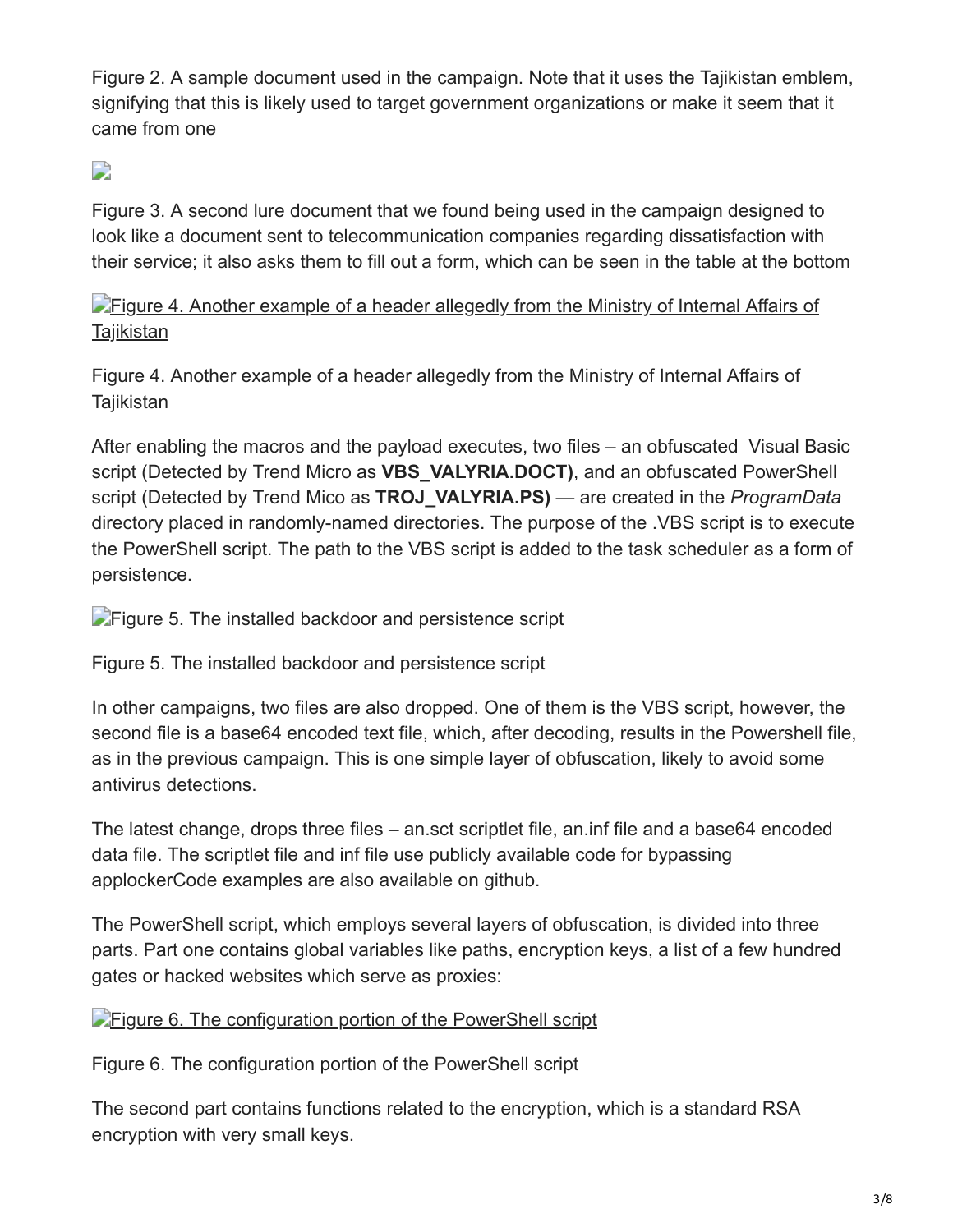The third part contains the backdoor function. This function will first collect machine information and take screenshots before it sends this data to a command-and-control (C&C) server while waiting for commands. These include the following actions: clean, reboot, shutdown, screenshot, and upload.

The *clean* command attempts to recursively delete all the items from drives C, D, E, and F.

## $\blacktriangleright$  [Figure 7. The clean command wipes drives C, D, E and F](https://blog.trendmicro.com/content/dam/trendmicro/global/en/migrated/security-intelligence-migration-spreadsheet/trendlabs-security-intelligence/2018/03/MWFig7.png)

Figure 7. The clean command wipes drives C, D, E and F

# **C&C Communication**

The communication is done via XML messages with the following supported ACTION commands:

- REGISTER
- IMAGE
- COMMAND RESULT
- UPLOAD

The backdoor first finds out the machine IP address by querying the internet service api[.]ipify[.]org, which returns the IP address of the currently infected machine. This IP address is then fed to another internet service called apinotes[.]com, which returns the location information of the given IP address.

The backdoor then collects the system information about the infected machine such as the Operating System name, architecture, domain, network adapter configuration, and username. It then separates each piece of information with \*\*, and sends this system info as part of the REGISTER message:

**[Figure 8. The register message before encryption](https://blog.trendmicro.com/content/dam/trendmicro/global/en/migrated/security-intelligence-migration-spreadsheet/trendlabs-security-intelligence/2018/03/MWFig8.png)** 

Figure 8. The register message before encryption

A simple RSA algorithm with very small keys encrypts the message seen above. Let's take the first character as an example. Character " $\zeta$ " = 0x7B = 123. Variable \$ $\{\text{prIVATE}\}$  = 959, 713 from section 1 of the PowerShell script has two values; the first number is the key and the second number is the modulus. By computing  $(123 \land 959)$  mod  $713 = 340$  we get the encrypted value of the first character (see number 340 in the figure below). The message above gets encrypted as shown in figure 9 below, then its contents are sent via post request to one of many hacked gates.

**Figure 9.** The register message after encryption

Figure 9. The register message after encryption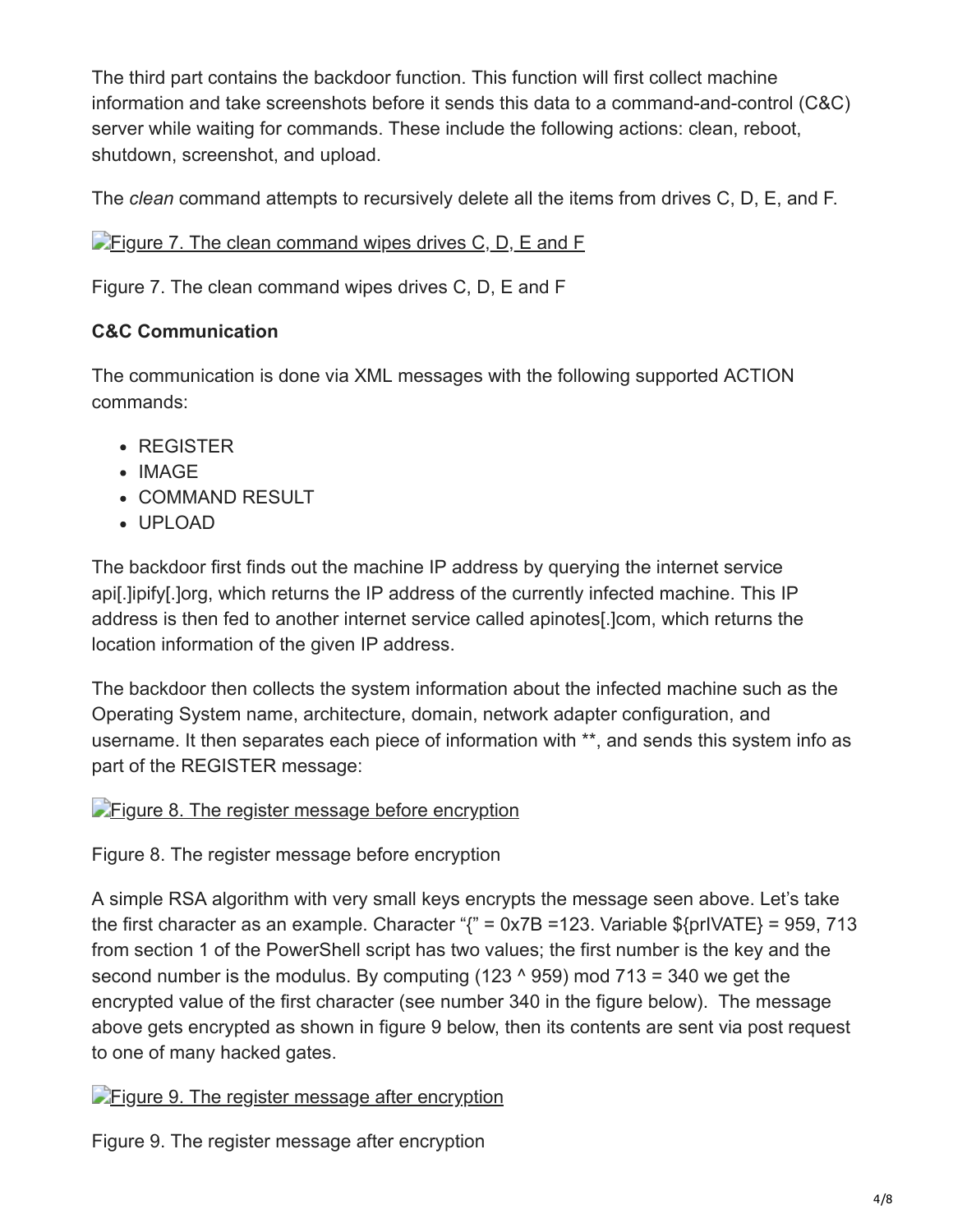The response to this message is another set of decimal numbers which can be decrypted by the public key, which is stored in  $\S\{\text{pUbLIC}\}=37,437$  variable in part 1 of the PowerShell script.

## **Figure 10.** The encrypted response to the register message

Figure 10. The encrypted response to the register message

The message above can be decrypted to:

### *{"STATUS": "OK", "TOKEN": "d02153ffaf8137b1fa3bb852a27a12f8"}*

The XML message containing screenshot can be seen below. Note that the previously obtained SYSID that serves as a machine identifier, ACTION:"IMAGE" tells us that a base64 encoded image will be followed in IMAGE field.

#### **[Figure 11. The XML message with the screenshot](https://blog.trendmicro.com/content/dam/trendmicro/global/en/migrated/security-intelligence-migration-spreadsheet/trendlabs-security-intelligence/2018/03/MWFig11.png)**

Figure 11. The XML message with the screenshot

It seems that the attackers are actively monitoring the incoming connections to the C&C. In one of our attempts, we sent an improper request to the C&C server, which replied with the following message: "Stop!!! I Kill You Researcher." This level of personalized messaging implies that the attackers are monitoring what data is going to and from their C&C server.

#### **[Figure 12. When the threat actor discovers the researcher via an improper request](https://blog.trendmicro.com/content/dam/trendmicro/global/en/migrated/security-intelligence-migration-spreadsheet/trendlabs-security-intelligence/2018/03/MWFig12.png)**

Figure 12. When the threat actor discovers the researcher via an improper request

### **Another hidden message or a false flag?**

For the PowerShell script, the first part contains a variable named dragon\_middle, which is an array containing a few hundred URLs ending with *connection.php* that serve as proxies between victim and C&C. If communication with C&C fails, and if the PowerShell script is run from a command line, a few error messages written in simplified Mandarin Chinese are displayed, with a curious phrase that translates to "waiting for dragon":

- 无法访问本地计算机寄存器 (Unable to access local computer register)
- 任务计划程序访问被拒绝 (Mission Scheduler access is denied)
- 无法连接到网址,请等待龙 (Cannot connect to URL, please wait for dragon)
- 无法连接到网址,请等待龙 (Cannot connect to website, please wait for dragon)

These messages may not reveal anything about the real attackers as the malware writers sometimes like to embed false flags into their programs to confuse researchers. The syntax and grammar suggest that the language could have been machine-translated rather than written by a native speaker.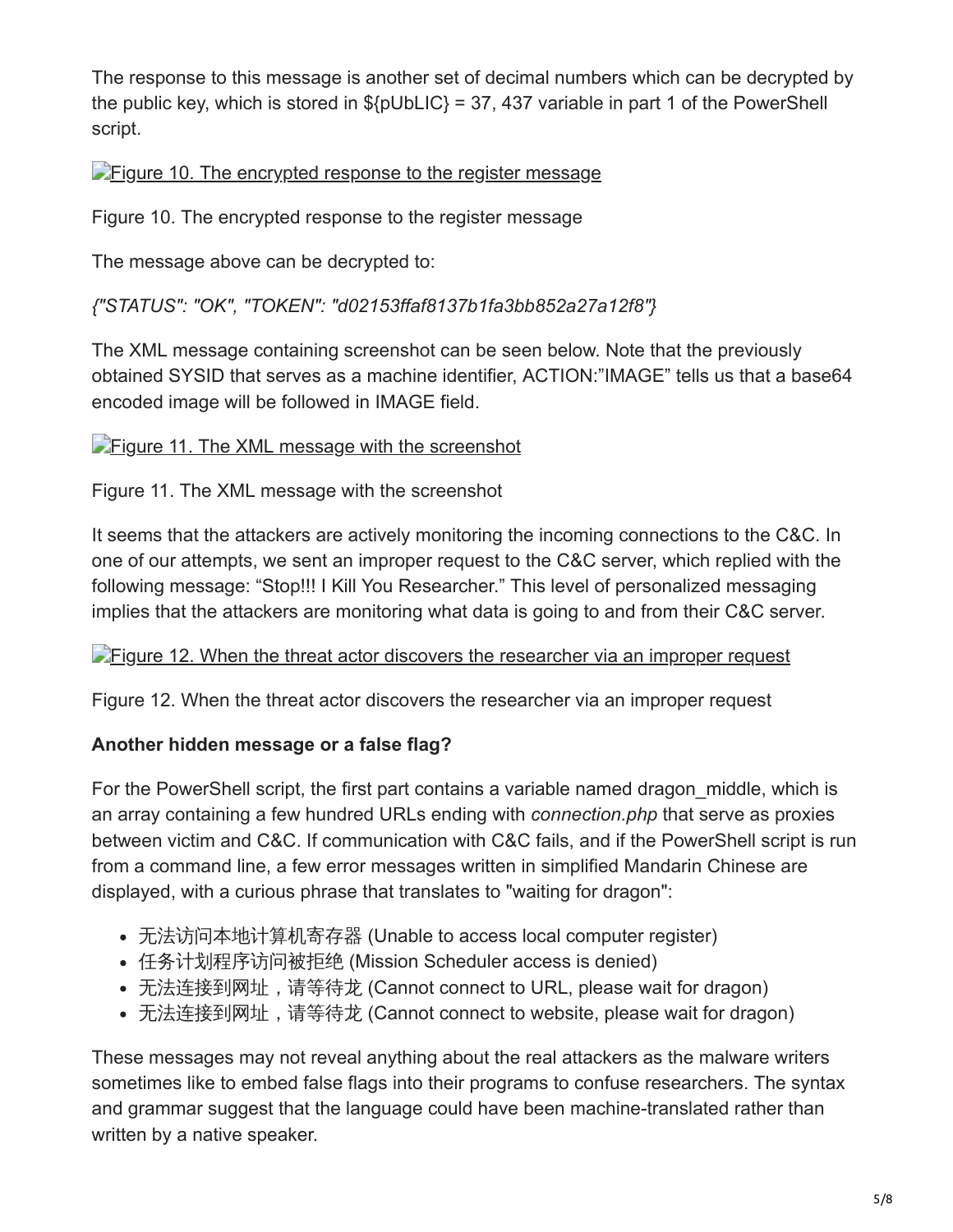#### **Countermeasures and Trend Micro Solutions**

Users unfamiliar with the various kinds of social engineering techniques might find it difficult to distinguish a legitimate message from a malicious one – thus the need for education on [identifying and mitigating phishing attacks](https://www.trendmicro.com/vinfo/ph/security/news/cybercrime-and-digital-threats/best-practices-identifying-and-mitigating-phishing-attacks) – especially if it involves organizations in sensitive industries such as government and manufacturing. Context, in this case, is important. Users need to consider *why* they received an email and avoid clicking on any links or attachments in general until they are certain that they are legitimate.

[Trend Micro™ Deep Discovery™](https://blog.trendmicro.com/en_us/business/products/network/advanced-threat-protection/deep-discovery-threat-intelligence-network-analytics.html) provides detection, in-depth analysis, and proactive response to today's stealthy malware, and targeted attacks in real time. It provides a comprehensive defense tailored to protect organizations against targeted attacks and advanced threats through specialized engines, custom [sandboxing](https://www.trendmicro.com/vinfo/us/security/news/security-technology/how-can-advanced-sandboxing-techniques-thwart-elusive-malware), and seamless correlation across the entire attack lifecycle, allowing it to detect threats even without any engine or pattern update.

Malware such as the one analyzed in this entry also use email as an entry point, which is why it's important to secure the email gateway. [Trend Micro™ Email Security](https://blog.trendmicro.com/en_us/business/products/user-protection/sps/email-and-collaboration/email-security.html) is a nomaintenance cloud solution that delivers continuously updated protection to stop spam, malware, spear phishing, ransomware, and advanced targeted attacks before they reach the network. [Trend Micro™ Deep Discovery™ Inspector](https://blog.trendmicro.com/en_us/business/products/network/advanced-threat-protection/inspector.html) and [InterScan™ Web Security](https://blog.trendmicro.com/en_us/business/products/user-protection/sps/web-security/interscan-web-as-a-service.html) prevent [malware from ever reaching end users. At the endpoint level, Trend Micro™ Smart](https://blog.trendmicro.com/en_us/business/products/user-protection/sps.html) Protection Suites deliver several capabilities that minimize the impact of these attacks.

These solutions are powered by the Trend Micro XGen™ security, which provides a crossgenerational blend of threat defense techniques against a full range of threats for data centers, cloud environments, networks, and endpoints. It features high-fidelity machine learning to secure the gateway and endpoint data and applications, and protects physical, virtual, and cloud workloads.

### **Indicators of Compromise (IOCs)**

Hashes detected as W2KM\_VALYRIA.DOCT:

- 009cc0f34f60467552ef79c3892c501043c972be55fe936efb30584975d45ec0
- 153117aa54492ca955b540ac0a8c21c1be98e9f7dd8636a36d73581ec1ddcf58
- 18479a93fc2d5acd7d71d596f27a5834b2b236b44219bb08f6ca06cf760b74f6
- 18cf5795c2208d330bd297c18445a9e25238dd7f28a1a6ef55e2a9239f5748cd
- 1ee9649a2f9b2c8e0df318519e2f8b4641fd790a118445d7a0c0b3c02b1ba942
- 2727bf97d7e2a5e7e5e41ccbfd7237c59023d70914834400da1d762d96424fde
- 2cea0b740f338c513a6390e7951ff3371f44c7c928abf14675b49358a03a5d13
- 3b1d8dcbc8072b1ec10f5300c3ea9bb20db71bd8fa443d97332790b74584a115
- 3d96811de7419a8c090a671d001a85f2b1875243e5b38e6f927d9877d0ff9b0c
- 3da24cd3af9a383b731ce178b03c68a813ab30f4c7c8dfbc823a32816b9406fb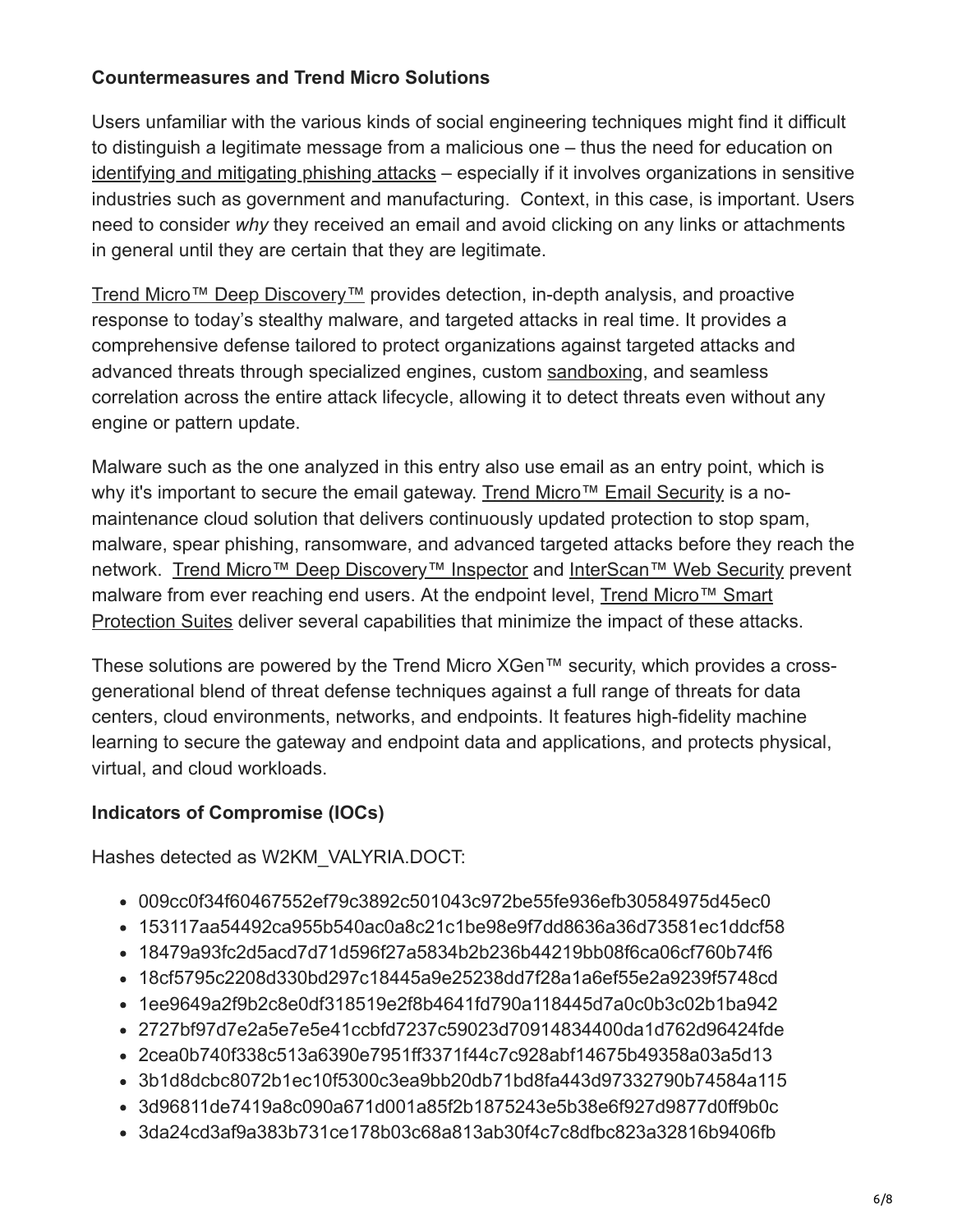- 6edc067fc2301d7a972a654b3a07398d9c8cbe7bb38d1165b80ba4a13805e5ac
- 76e9988dad0278998861717c774227bf94112db548946ef617bfaa262cb5e338
- 9038ba1b7991ff38b802f28c0e006d12d466a8e374d2f2a83a039aabcbe76f5c
- 93745a6605a77f149471b41bd9027390c91373558f62058a7333eb72a26faf84
- a70aca719b06fc8ef0cd0b0e010c7bc8dc6d632e4f2f874e4c0e553bd8db2df2
- aa60c1fae6a0ef3b9863f710e46f0a7407cf0feffa240b9a4661a4e8884ac627
- 
- af5f102f0597db9f5e98068724e31d68b8f7c23baeea536790c50db587421102
- cee801b7a901eb69cd166325ed3770daffcd9edd8113a961a94c8b9ddf318c88
- 
- d07d4e71927cab4f251bcc216f560674c5fb783add9c9f956d3fc457153be025
- dfbd67177af9d35188fc9ff9363c2b9017e9ccfe6719e3d641a56fb5dc0d47f7
- eff78c23790ee834f773569b52cddb01dc3c4dd9660f5a476af044ef6fe73894
- 
- 
- 
- 
- 
- 
- 
- fbbda9d8d9bcaaf9a7af84d08af3f5140f5f75778461e48253dc761cc9dc027c

Hash detected as VBS\_VALYRIA.DOCT:

Hash detected as TROJ VALYRIA.PS:

- 0A9FC303CA03F4D9988A366CBBD96C24857E87374568EC5A4AAA4E55FE2C3C7E
- 0BC10D5396B3D8ECC54D806C59177B74E167D9F39D8F1B836806127AF36A7C4E
- 0BC10D5396B3D8ECC54D806C59177B74E167D9F39D8F1B836806127AF36A7C4E
- 25186621282D1E1BAD649B053BDB7B56E48B38189F80DB5A69B92301EF9ED613
- 25186621282D1E1BAD649B053BDB7B56E48B38189F80DB5A69B92301EF9ED613
- 
- 3607432758176a2c41a1971b3c4d14a992a68b231851f8b81c6e816ea9ea29b2
- 59F9E0FAA73E93537AE4BD3A8695874BA25B66CEFA017537132914C770D0CF70
- 
- 
- 
- 
- 59F9E0FAA73E93537AE4BD3A8695874BA25B66CEFA017537132914C770D0CF70
- 59F9E0FAA73E93537AE4BD3A8695874BA25B66CEFA017537132914C770D0CF70
- 
- 6228d79f56c574ceada16453404c54dd95641aa78d3faed6874daf485116793b
- 66af894eee6daae66bf0bcb87cb7abe2a0ebb6a59779f652db571e7ee298d751
- 92C7FEAD5EE0F0ECD35FE247DBE85648AADA4B96F1E960B527B4929E42D47B01
- c006911be5480f09e0d8560c167561f68681607ca8f7e3c4f5d476dc6673594f
- 

• 02F58256FF52ED1CDB21064A28D6E5320005F02EF16E8B2FE851438BBC62A102 • 02F58256FF52ED1CDB21064A28D6E5320005F02EF16E8B2FE851438BBC62A102

• 0A9FC303CA03F4D9988A366CBBD96C24857E87374568EC5A4AAA4E55FE2C3C7E • 0A9FC303CA03F4D9988A366CBBD96C24857E87374568EC5A4AAA4E55FE2C3C7E • 4DD5C3CE5ED2145D5AFA8DD476A83DFC693E5FC7216C1EABB3FA0EB6B5F8590D • 4DD5C3CE5ED2145D5AFA8DD476A83DFC693E5FC7216C1EABB3FA0EB6B5F8590D

 $7/8$ 

- 
- 
- 
- 
- 

• 0065d592d739ac1dd04d0335151c8855c7fafbf03e86134510ac2fc6766e8d60 • 0073ce0f4c82fc4d0470868e124aab9ad08852e1712564136186e5019fca0da0

• 04d61b1d2c3187280b3c4e93d064a051e9ee0f515f74c6c1c44ba577a7a1c804 • 04d61b1d2c3187280b3c4e93d064a051e9ee0f515f74c6c1c44ba577a7a1c804

• 55ae821cf112ff8d6185ce021f777f73d85150c62a835bb1c02fe9e7b3f863bf • 61d846708f50024e1c65237eb7158beac9b9c5840853b03ef7c73fe5293a9a8d

- 
- 
- 
- 
- 
- 
- 

# • F05C18C1D4428349137A9DF60CDEBE8A0F9E6DA47B359DC0616FF8D47E46704E